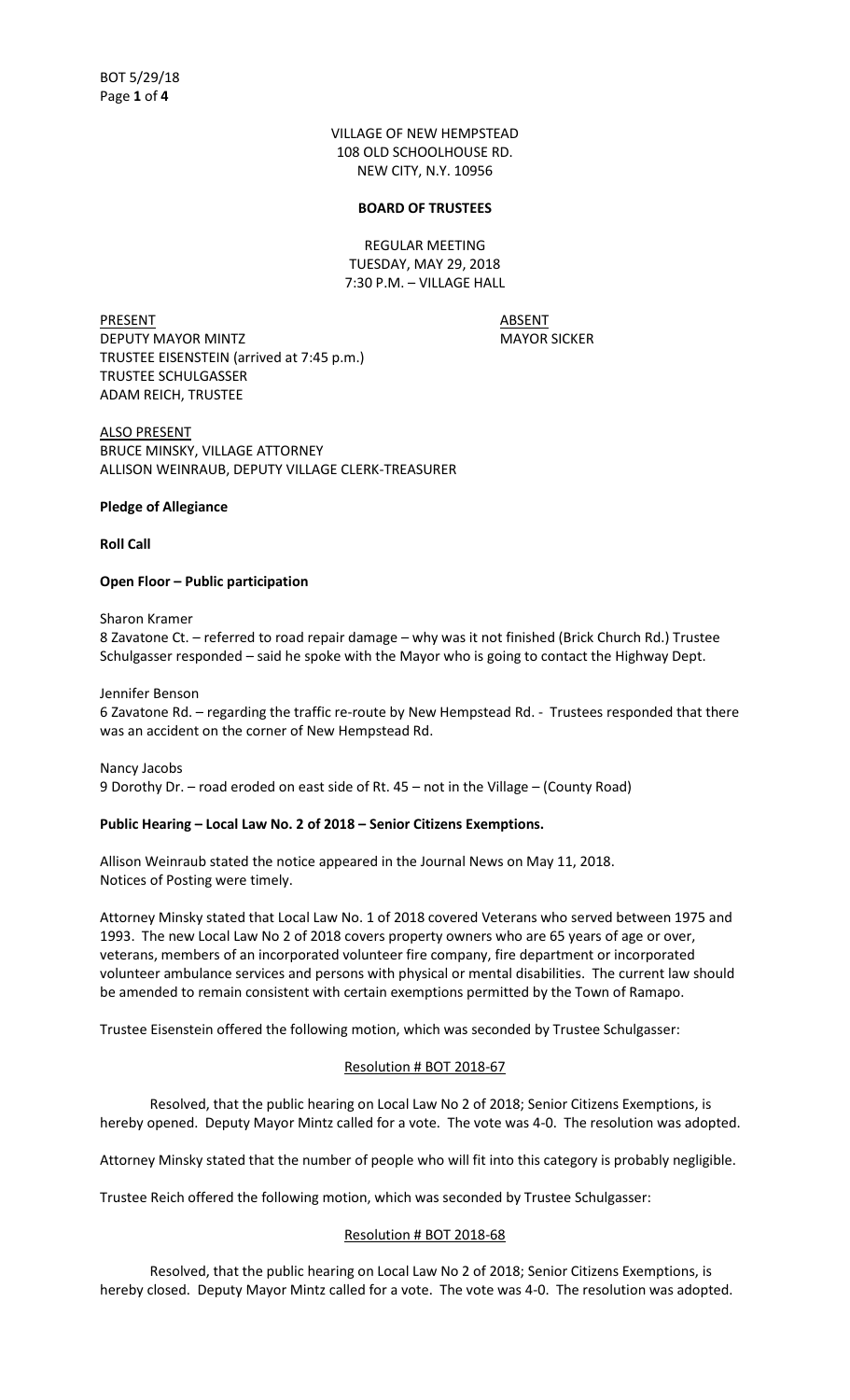Trustee Eisenstein offered the following motion, which was seconded by Trustee Schulgasser:

# Resolution # BOT 2018-69

Resolved, that the Board of Trustees of the Village of New Hempstead hereby approves a Local Law to Amend Local Law #7 of 1983 (as amended by Local Law #4 of 1992) with Respect to Partial Real Property Tax Exemptions for Senior Citizens, Veterans, Persons with Disabilities and Volunteer Firefighters/Ambulance Workers Law of the Village of New Hempstead. Deputy Mayor Mintz called for a vote. The vote was 4-0. The resolution was adopted.

# **Resolution extending temporary moratorium on the filing of applications and approval of residential subdivisions and other residential and nonresidential development in residential and multifamily zones in the Village of New Hempstead.**

Deputy Mayor Mintz explained that the moratorium has been in effect for 6 months. This resolution is to extend the moratorium. The moratorium has been in effect so that the Board could look over the properties available. There have been no applications for anything other than additions or alterations to a residential house; or building a residential house for the last six months. Now we have someone to help us in putting a comprehensive plan together. Their job is to review all the properties so we can look at them and see what we want to be done. This is new. We have not done this before. This will give everybody a chance to sit back and see how they want things to be done. This will give us another 6 months to have workshops for the public on the plan. We will, then, be able to get together with the public to see how we want New Hempstead to look and how we want to develop.

Trustee Eisenstein offered the following motion, which was seconded by Trustee Schulgasser:

## Resolution # BOT 2018-70

#### TITLE: A RESOLUTION TO EXTEND A TEMPORARY MORATORIUM

WHEREAS, by Local Law 6 of 2017, the Village Board of the Village of New Hempstead passed a Local Law establishing a temporary moratorium to suspend the filing of applications and approval of residential subdivisions and other residential and non-residential development in residential and multifamily zones in the Village of New Hempstead; and

WHEREAS, in furtherance of said local law, the Village Board is to have created our Village's Master Plan and make recommendations on possible amendments to the Master Plan and/or the Village of New Hempstead Code; and

WHEREAS, the Village of New Hempstead Board of Trustees has conducted regular meetings to study the Master Plan and has determined more time is needed to preform a full and complete analysis, review and recommendations to the Master Plan;

#### NOW, WHEREFORE, it is hereby

RESOLVED, that the Local Law #6 of 2017, of the Village of New Hempstead entitled "a local law to establish a temporary moratorium" temporarily suspending the filing of applications and approval of residential and non-residential development in residential and multi-family zones in the Village of New Hempstead is hereby extended an additional six (6) months to allow the Village of New Hempstead Committee to continue its investigation, studies and recommendations to the Village Board; and be it further

RESOLVED, that the Village of New Hempstead Board of Trustees shall continue their review to progress during the course of its review of the Master Plan.

All were in favor and the resolution carried by a vote of 4-0. The resolution was adoted.

#### **Public Hearing on the removal of the island on the cul-de-sac by Zavatone Court.**

Attorney Minsky stated that this item came up approx. 2 – 3 years ago. The residents said no one was taking care of it, there were bee hives there, and some other stuff. They wanted it removed. It wasn't everybody who lives on the court; maybe 3 or 4 people. There was no one there who wanted it. As far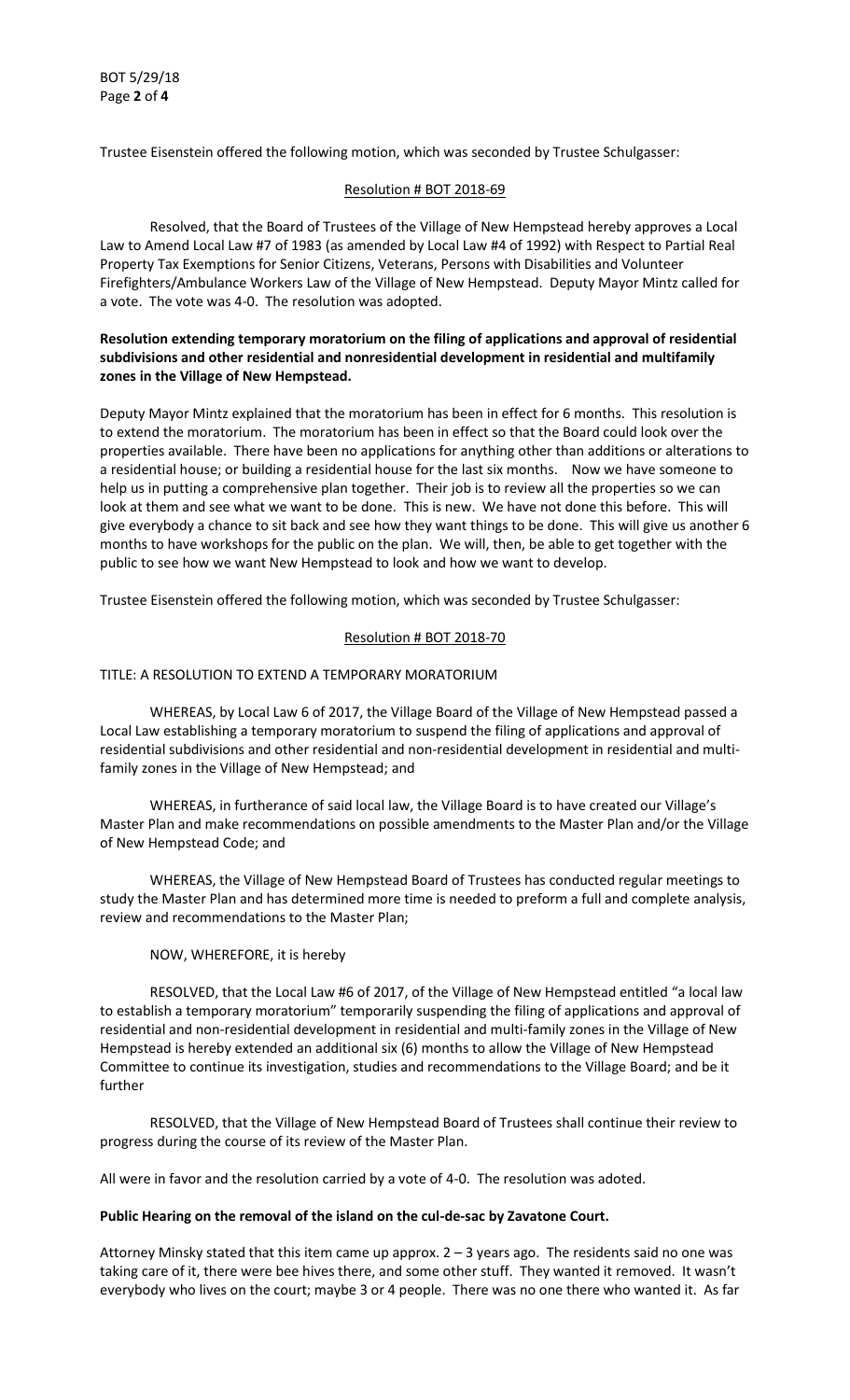BOT 5/29/18 Page **3** of **4**

as the Village knew, there was no objection to it. No one who is currently on this Board, was on the Board at that time.

Trustee Eisenstein offered the following motion, which was seconded by Deputy Trustee Reich:

## Resolution # BOT 2018- 71

Resolved, that the public hearing on the removal of the island on the cul-de-sac by Zavatone Court is hereby opened. Deputy Mayor Mintz called for a vote. The vote was 4-0. The resolution was adopted.

7 Zavatone – Schiller - wants to keep the island and have it refurbished. They presented pictures of what it could look like. They will see if they can get pricing from the landscapers who do the block.

6 Zavatone – Benson – the way it was before with the poison ivy; it definitely had to go. If something attractive could be there, he would be for it, but it would depend on who would have to maintain it and what agreements can be made

8 Zavatone – Kramer – presented the old petition that was submitted in 2016. Has no issue if they don't remove it. If done properly the Health Department said you cannot get rid of the poison ivy without completely digging out the whole area.

Deputy Mayor Mintz stated the emails and letters will be attached to this record. He is in favor of adjourning the public hearing to the next meeting of the Board. The Board will have to research the costs involved. We know what the people who live on the block want.

Trustee Schulgasser offered the following motion, which was seconded by Trustee Reich:

## Resolution # BOT 2018-72

Resolved, that the public hearing on the removal of the island in the cul-de-sac on Zavatone Court is hereby adjourned to the next meeting of the Board, which will be on June 26, 2018. Deputy Mayor Mintz called for a vote. The vote was 3-0. The resolution was adopted.

#### **Approval of Abstract of Audited Vouchers.**

Trustee Eisenstein offered the following motion, which was seconded by Trustee Schulgasser:

# Resolution # BOT 2018-73

Resolved, that Audited Claim numbers #18014 through #18061 in the amount of \$60,997.53 are hereby approved. Deputy Mayor Mintz called for a vote. The vote was 3-0. The resolution was adopted.

#### **Approval of Minutes of April 24, 2018**

Trustee Eisenstein offered the following motion, which was seconded by Trustee Reich:

#### Resolution # BOT 2018-74

Resolved, that the Board of Trustees of the Village of New Hempstead hereby approves the minutes of April 24, 2018 and the reading of said minutes is hereby waived. Deputy Mayor Mintz called for a vote. The vote was 3-0. The resolution was adopted.

**Mayor's Report –** none – Mayor Absent

#### **Deputy Mayor's Report** – None

**Trustees' Report** – Trustee Eisenstein stated she spoke with Michelle from the Ramapo Parks Dept. regarding Sandy Brook – still need to fix the bridge – she was not aware it was not fixed – they will "get on it" right away. They are also working on the geese control and they have installed the benches.